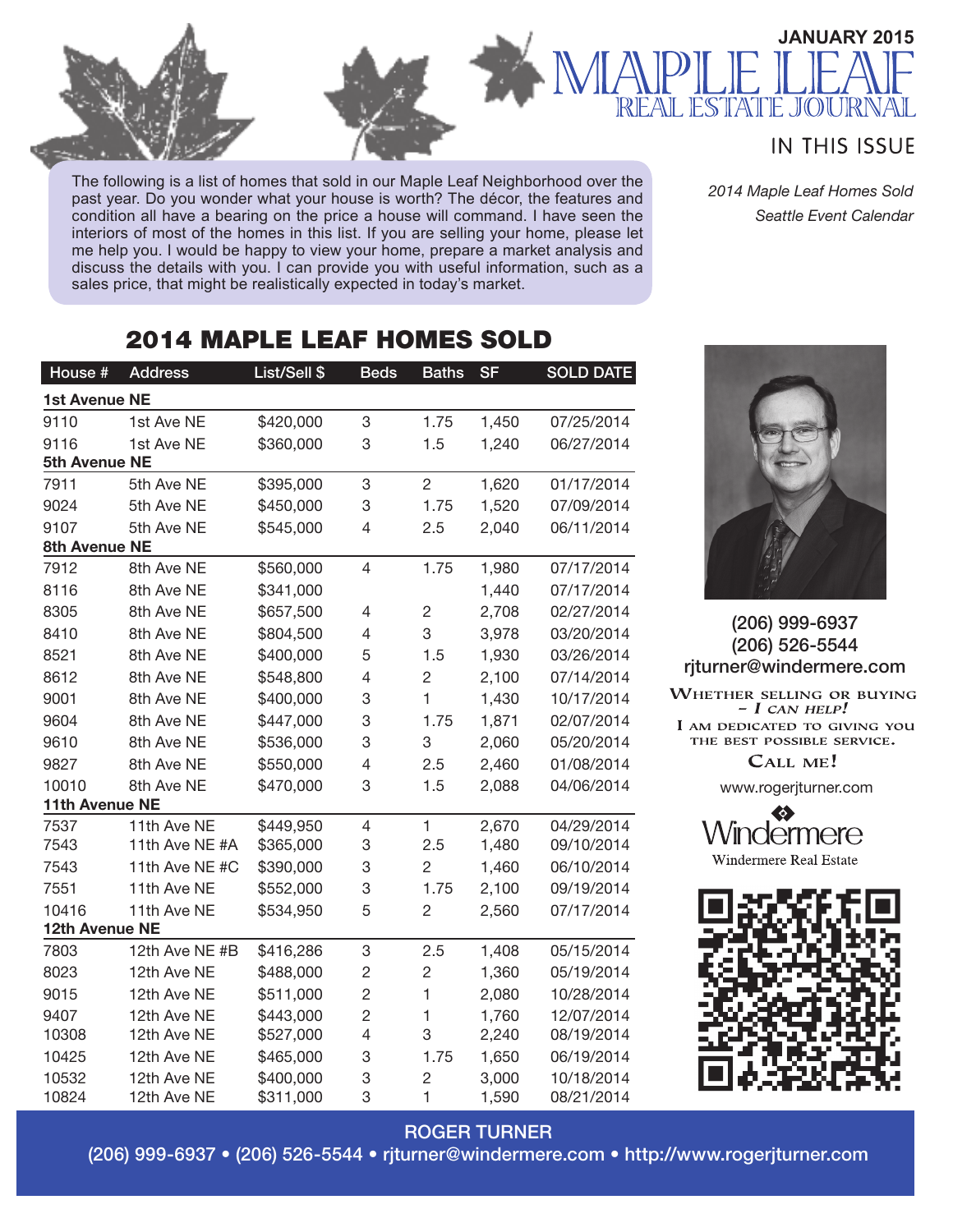## SEATTLE CALENDAR

## THE GREAT SEATTLE RV SHOW

### FEBRUARY 5 - 8, 2015 Century Link Field

The Great Seattle RV Show is coming: February 5th - 8th, 2015 at CenturyLink Field Events Center. Explore the Northwest's largest display of RVs, experience seminars and demos, browse the latest gadgets and gear, and discover the greatest deals of the year! Explore More, all under one roof, only at the Great Seattle RV Show.

Purchase tickets online for FREE Parking, and receive a complimentary cup of chowder at FX McRory's! The 2015 show features an impressive lineup of seminars, including new presentations from the popular "RV Doctor." Free babysitting on the weekend for the kids. Great prices! Great selection! Great family fun! The Great Seattle RV Show!

#### **SHOW HOURS:**

Thursday & Friday: 11am – 8pm Saturday: 10am – 8pm Sunday: 10am – 5pm

## THE SEATTLE WINE AND FOOD EXPERIENCE Sun, Feb. 22, 2015 Seattle Center Exhibition Hall

Experience a world tour of wine with special focus on wines from featured wine regions and an array of craft spirits, beer, cider and Northwest chef prepared gourmet bites. Throughout the gastronomical event guests will learn about

|            | House # Address   | List/Sell \$ | <b>Beds</b>    | <b>Baths</b>   | <b>SF</b> | <b>SOLD DATE</b> |
|------------|-------------------|--------------|----------------|----------------|-----------|------------------|
|            | 14th Avenue NE    |              |                |                |           |                  |
| 8019       | 14th Ave NE       | \$535,000    | 4              | 2.5            | 2,000     | 09/22/2014       |
| 8044       | 14th Ave NE       | \$619,400    | 4              | 2              | 2,790     | 06/18/2014       |
| 8055       | 14th Ave NE       | \$619,000    | 4              | 1.75           | 2,760     | 06/13/2014       |
|            | 15th Avenue NE    |              |                |                |           |                  |
| 8204       | 15th Ave NE       | \$625,000    | 4              | $\overline{c}$ | 3,050     | 09/25/2014       |
| 8241       | 15th Ave NE       | \$657,000    | 3              | 1.5            | 2,620     | 04/01/2014       |
| 8607       | 15th Ave NE       | \$470,000    | 3              | 2              | 2,230     | 04/17/2014       |
| 8821       | 15th Ave NE       | \$379,888    | 2              | $\overline{1}$ | 890       | 09/12/2014       |
| 9808       | 15th Ave NE       | \$489,000    | 3              | 1.75           | 2,200     | 11/30/2014       |
| 10315      | 15th Ave NE       | \$185,000    | 1.             | .75            | 660       | 04/01/2014       |
|            | 16 th Avenue NE   |              |                |                |           |                  |
| 8223       | 16th Ave NE       | \$588,000    |                |                |           | 07/25/2014       |
|            |                   |              | 4              | 2              | 2,660     |                  |
| 8236       | 16th Ave NE       | \$523,000    | 3              | $\overline{c}$ | 1,880     | 03/29/2014       |
|            | 17th Avenue NE    |              |                |                |           |                  |
| 8602       | 17th Ave NE       | \$450,000    | 3              | 1.75           | 2,020     | 09/25/2014       |
| 8807       | 17th Ave NE       | \$505,000    | 3              | 1.75           | 1,536     | 08/06/2014       |
| 8818       | 17th Ave NE       | \$490,000    | 2              | 1              | 1,950     | 10/09/2014       |
|            | 19th Avenue NE    |              |                |                |           |                  |
| 10540      | 19th Ave NE       | \$700,000    | 4              | 2.25           | 3,550     | 11/04/2014       |
|            | 10715 19th Ave NE | \$371,500    | 2              | 1              | 1,020     | 03/09/2014       |
|            | 20th Avenue NE    |              |                |                |           |                  |
| 9023       | 20th Ave NE       | \$368,000    | 3              | 1              | 1,120     | 09/16/2014       |
| 9602       | 20th Ave NE       | \$485,000    | 4              | 2              | 2,228     | 03/19/2014       |
| 10314      | 20th Ave NE       | \$399,000    | $\overline{c}$ |                | 1,120     | 09/29/2014       |
| 10418      | 20th Ave NE       | \$450,000    | $\overline{c}$ |                | 1,880     | 04/29/2014       |
| 10425      | 20th Ave NE       | \$375,000    | 2              |                | 1,189     | 08/14/2014       |
| 10727      | 20th Ave NE       | \$389,900    | 3              | 2              | 1,580     | 02/20/2014       |
| 10724      | 20th Ave NE       | \$474,400    | 3              | 2.5            | 1,860     | 04/07/2014       |
|            | 21st Avenue NE    |              |                |                |           |                  |
| 10001      | 21st Ave NE       | \$250,299    | 2              | 1              | 830       | 05/14/2014       |
| 10024      | 21st Ave NE       | \$690,000    | 5              | 2.5            | 3,025     | 01/31/2014       |
|            | 23rd Avenue NE    |              |                |                |           |                  |
|            |                   |              |                |                |           |                  |
| 9711       | 23rd Ave NE       | \$378,500    | 2              |                | 1,130     | 06/12/2014       |
| 9719       | 23rd Ave NE       | \$389,000    | 2              |                | 910       | 06/16/2014       |
| 10546      | 23rd Ave NE       | \$622,200    | 4              | 2.75           | 2,700     | 11/04/2014       |
| NE 76th St |                   |              |                |                |           |                  |
| 601        | NE 76th St        | \$580,050    | 3              | 2.5            | 2,360     | 05/23/2014       |
| NE 79th St |                   |              |                |                |           |                  |
| 505        | NE 79th St        | \$887,000    | 4              | 3.5            | 2,970     | 11/26/2014       |
| 513        | NE 79th St        | \$381,500    | 2              |                | 900       | 06/27/2014       |
| 515        | NE 79th St        | \$410,000    | 2              | 1.75           | 1,700     | 04/07/2014       |
| 528        | NE 79th St        | \$415,000    | 4              | 2              | 2,450     | 05/01/2014       |
| NE 80th St |                   |              |                |                |           |                  |
| 814        | NE 80th St        | \$435,000    | 2              |                | 2,140     | 06/11/2014       |
| 1010       | NE 80th St        | \$430,000    | $\overline{2}$ | 1              | 1,722     | 08/26/2014       |
| NE81st St  |                   |              |                |                |           |                  |
| 324        | NE 81st St        | \$494,000    | 3              |                | 1,423     | 07/13/2014       |
| 417        | NE 81st St        | \$925,000    | 4              | 3.25           | 3,510     | 04/22/2014       |
| 547        | NE 81st St        | \$600,000    | 3              | 1.75           | 1,714     | 05/31/2014       |
| NE 82nd St |                   |              |                |                |           |                  |
| 510        | NE 82nd St        | \$665,000    | 3              | $\overline{2}$ | 2,480     | 07/25/2014       |
| NE 83rd St |                   |              |                |                |           |                  |
| 832        | NE 83rd St        | \$449,950    | 3              | $\overline{2}$ | 1,560     | 05/27/2014       |
| 852        | NE 83rd St        | \$590,000    | 3              | 2.25           | 2,210     | 10/27/2014       |
|            |                   |              |                |                |           |                  |
| NE 84th St |                   |              |                |                |           |                  |
| 550        | NE 84th St        | \$533,000    | 3              | 1.75           | 2,340     | 05/15/2014       |
| NE 85th St |                   |              |                |                |           |                  |
| 110        | NE 85th St        | \$740,000    | 4              | 2.5            | 2,465     | 09/04/2014       |
| 114        | NE 85th St        | \$540,000    | 4              | $\overline{2}$ | 1,880     | 01/05/2014       |
| 118        | NE 85th St        | \$475,000    | 4              | 1.75           | 1,600     | 04/18/2014       |
| 827        | NE 85th St        | \$726,500    | 4              | 2.5            | 2,260     | 03/10/2014       |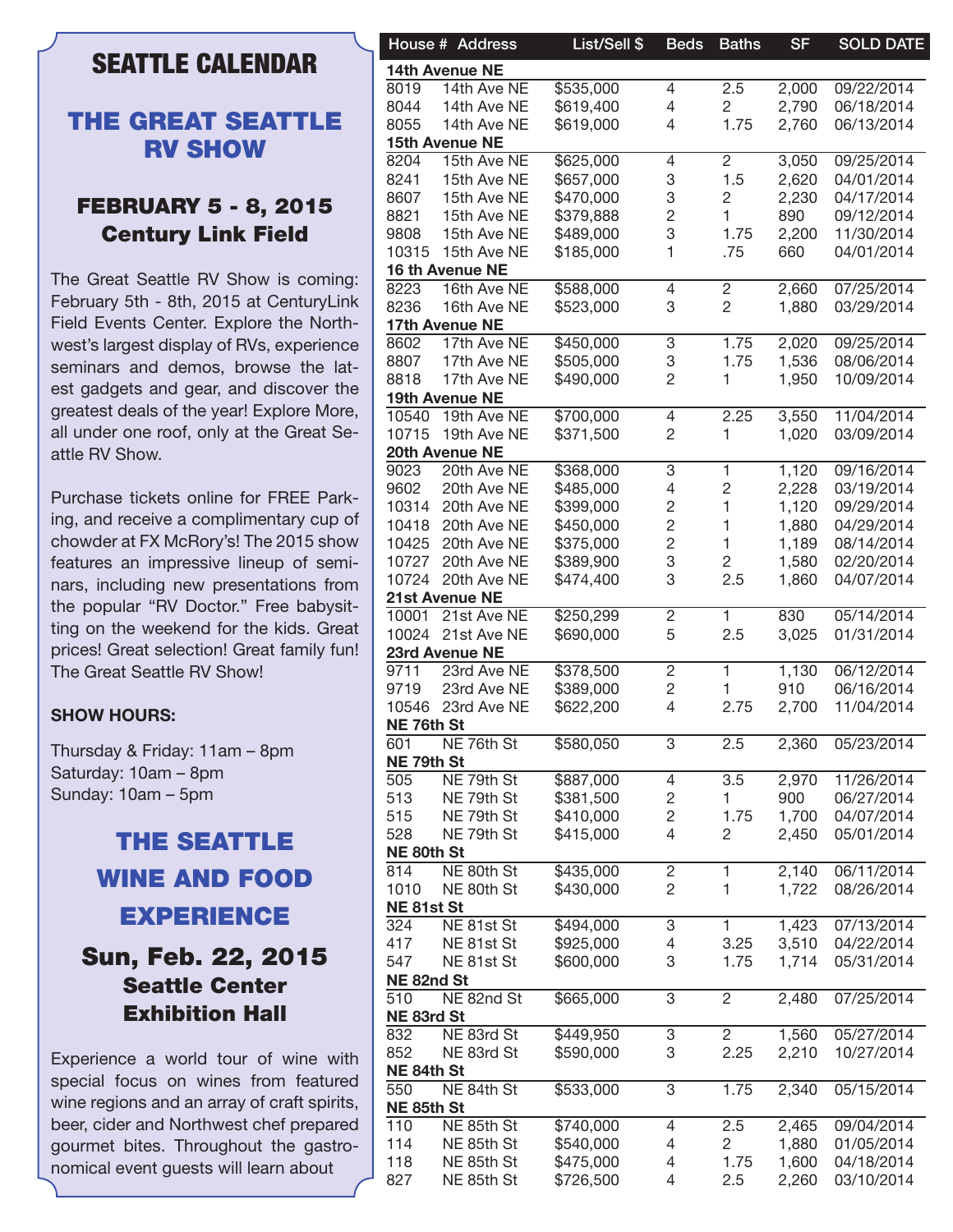|                   | House # Address | List/Sell \$ |                | Beds Baths     | <b>SF</b>  | <b>SOLD DATE</b> |
|-------------------|-----------------|--------------|----------------|----------------|------------|------------------|
| NE 86th St        |                 |              |                |                |            |                  |
| 536               | NE 86th St      | \$395,000    | $\overline{c}$ | 1              | 930        | 07/14/2014       |
| 1654              | NE 86th St      | \$361,600    | $\overline{c}$ | 1              | 760        | 07/25/2014       |
| 1711              | NE 86th St      | \$379,000    | 2              | 1              | 1,600      | 05/30/2014       |
| NE 88th St        |                 |              |                |                |            |                  |
| 530               | NE 88th St      | \$490,000    | 2              | 1.             | 1,540      | 05/08/2014       |
| 534               | NE 88th St      | \$485,000    | 3              | 1              | 1,980      | 11/03/2014       |
| 546               | NE 88th St      | \$350,000    | 3              | 1.5            | 1,450      | 10/10/2014       |
| 1731              | NE 88th St      | \$499,950    | 3              | 1.75           | 1,520      | 05/14/2014       |
| 1738              | NE 88th St      | \$783,000    | 4              | 2.5            | 2,905      | 03/25/2014       |
| NE 89th St        |                 |              |                |                |            |                  |
| 849               | NE 89th St      | \$407,000    | 2              | 1.             | 1,000      | 09/29/2014       |
| 1249              | NE 88th St      | \$550,000    | 4              | 3              | 2,180      | 09/17/2014       |
| 1252              | NE 89th St      | \$455,000    | 3              | 1.5            | 1,900      | 02/28/2014       |
| 1256              | NE 89th St      | \$769,950    | 4              | 3.25           | 3,260      | 11/20/2014       |
| NE 90th St        |                 |              |                |                |            |                  |
| 219               | NE 90th St      | \$535,000    | 4              | 2.75           | 2,180      | 03/03/2014       |
| 335               | NE 90th St      | \$329,000    | $\overline{c}$ | 1.75           | 1,400      | 02/10/2014       |
| 822               | NE 90th St      | \$525,000    | 4              | 1.5            | 1,660      | 12/01/2014       |
| 1044              | NE 90th St      | \$397,000    | 3              | 1.25           | 1,480      | 10/15/2014       |
| 1545              | NE 90th St      | \$835,000    | 4              | 2.75           | 2,980      | 10/03/2014       |
| 1745              | NE 90th St      | \$450,000    | 3              | 1.75           | 2,130      | 03/19/2014       |
| NE 91st St        |                 |              |                |                |            |                  |
| 210               | NE 91st St      | \$738,000    | $\overline{4}$ | 2.5            | 3,430      | 11/07/2014       |
| NE 92nd St        |                 |              |                |                |            |                  |
| 125               | NE 92nd St      | \$375,000    | 3              | 1.75           | 1,950      | 02/18/2014       |
| 814               | NE 92nd St      | \$328,000    | $\overline{c}$ | 1.5            | 03/20/2014 |                  |
| 828               | NE 92nd St      | \$420,000    | 3              | 1.             | 1,440      | 09/17/2014       |
| 1034              | NE 92nd St      | \$840,000    | 3              | 2.5            | 2,570      | 08/27/2014       |
| 1214              | NE 92nd St      | \$580,000    | 4              | 2.5            | 2,150      | 08/27/2014       |
| 1513              |                 |              | 4              | 3              |            |                  |
|                   | NE 92nd St      | \$935,000    |                |                | 3,593      | 08/22/2014       |
| NE 94th St<br>359 |                 |              |                |                |            | 04/23/2014       |
|                   | NE 94th St      | \$438,000    | 3              | $\overline{2}$ | 1,080      |                  |
| 403               | NE 94th St      | \$415,000    | 3              | 1.             | 1,700      | 10/20/2014       |
| 415               | NE 94th St      | \$352,000    | 3              | 1.75           | 1,850      | 09/03/2014       |
| 524               | NE 94th St      | \$547,500    | 3              | 2              | 1,900      | 08/19/2014       |
| 829               | NE 94th St      | \$462,500    | 2              | 1.75           | 2,000      | 01/10/2014       |
| 1012              | NE 94th St      | \$290,000    | 3              | 1.             | 1,020      | 10/29/2014       |
| 1727              | NE 94th St      | \$654,000    | 4              | 2.5            | 2,240      | 07/31/2014       |
| NE 95th St        |                 |              |                |                |            |                  |
| 324               | NE 95th St      | \$330,000    | $\overline{c}$ | 1              | 1,200      | 09/16/2014       |
| 800               | NE 95th St      | \$592,500    | 3              | $\overline{c}$ | 2,320      | 06/05/2014       |
| 1026              | NE 95th St      | \$499,100    | 3              | 1.5            | 1,620      | 08/06/2014       |
| 1035              | NE 95th St      | \$561,500    | 3              | 1.75           | 1,960      | 07/01/2014       |
| 1210              | NE 95th St      | \$404,500    | 2              | 1.             | 844        | 08/14/2014       |
| 1239              | NE 95th St      | \$650,000    | 4              | 2.5            | 2,420      | 10/03/2014       |
| 1547              | NE 95th St      | \$408,000    | 3              | 2.             | 2,040      | 02/11/2014       |
| 1548              | NE 95th St      | \$510,000    | 3              | 2.25           | 2,340      | 08/29/2014       |
| NE 96th St        |                 |              |                |                |            |                  |
| 842               | NE 96th St      | \$435,000    | 4              | $\overline{2}$ | 1,700      | 09/29/2014       |
| 1010              | NE 96th St      | \$461,100    | 3              | 1.5            | 1,419      | 03/22/2014       |
| 1019              | NE 96th St      | \$730,500    | 3              | 2.5            | 2,000      | 05/07/2014       |
| 1022              | NE 96th St      | \$485,000    | 4              | 1.5            | 2,200      | 06/20/2014       |
| 1236              | NE 96th St      | \$550,000    | 3              | 2.25           | 1,840      | 09/26/2014       |
| 1516              | NE 96th St      | \$540,000    | 3              | 3              | 1,930      | 04/30/2014       |
| 1826              | NE 96th St      | \$418,000    | 5              | 2              | 1,980      | 10/10/2014       |
| NE 97th St        |                 |              |                |                |            |                  |
| 814               | NE 97th St      | \$362,500    | 3              | .75            | 1,428      | 08/07/2014       |
| 834               | NE 97th St      | \$520,500    | 3              | $\overline{2}$ | 1,900      | 06/25/2014       |
| 1018              | NE 97th St      | \$592,800    | 4              | 2.75           | 2,050      | 10/02/2014       |
| 1228              | NE 97th St      | \$400,000    | $\overline{c}$ | 1.             | 1,220      | 12/15/2014       |
| 1532              | NE 97th St      | \$315,000    | 4              | 1.5            | 2,440      | 04/19/2014       |
| 1532              | NE 97th St      | \$590,000    | 4              | 2.5            | 2,440      | 11/11/2014       |
| 1715              | NE 97th St      | \$435,000    | 3              | 1.75           | 1,760      | 07/25/2014       |
|                   |                 |              |                |                |            |                  |

and taste a wide offering of quality products through "experiences" and event features.

Woodinville Wine Country will be pouring as our Featured Wine Region bringing more than 30 wineries to the event. Also returning to this year's event is Stella Artois, Washington State Potato Commission, Top Pot Doughnuts, Bill the Butcher, Seattle magazine and Sip Northwest magazine (and their distillery row!).

## NORTHWEST FLOWER & GARDEN **SHOW**

## February 11 - 15, 2015 Washington State Convention Center

The Northwest Flower & Garden Show has been heralding the start of spring since 1989, as gardening enthusiasts from around the Northwest flock to this annual celebration, held in the beautiful Washington State Convention Center for five magical days.

#### Show Features

Small Space Showcase – Staged on the Convention Center's Skybridge spanning Pike Street far below, 16 luscious container gardens offer lots of practical ideas and inspiration, especially for apartment and condo dwellers.

Floral Competition – This opulent display of artfully arranged blooms will delight anyone who partakes in the visual splendor. Located in the South Lobby, don't miss this competition showcasing the area's best and most innovative designers and florists.

Garden Gallery - Come be inspired by 20 uniquely designed garden elements. Don't forget to vote for your favorite!